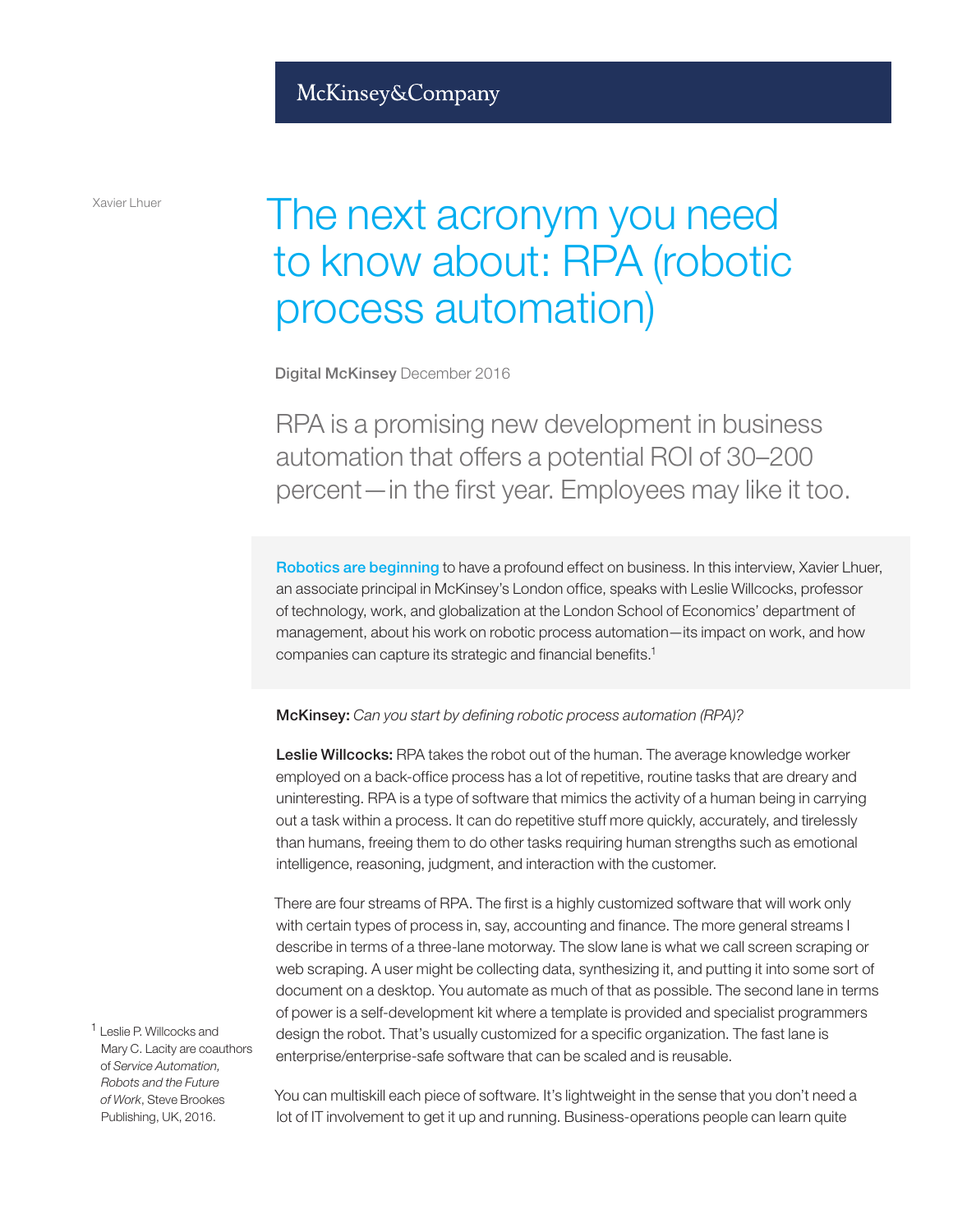quickly how to configure and apply the robots. It's lightweight also in that it only addresses the presentation layer of information systems. It doesn't have to address the business logic of the underlying system or the data-access layer.

#### McKinsey: *How is RPA different from cognitive intelligence?*

Leslie Willcocks: RPA deals with simpler types of task. It takes away mainly physical tasks that don't need knowledge, understanding, or insight—the tasks that can be done by codifying rules and instructing the computer or the software to act. With cognitive automation, you impinge upon the knowledge base that a human being has and on other human attributes beyond the physical ability to do something. Cognitive automation can deal with natural language, reasoning, and judgment, with establishing context, possibly with establishing the meaning of things and providing insights. So there is a big difference between the two.

In addition, whereas RPA is pretty ripe as a technology, cognitive automation isn't. I've not seen a wave of powerful, cognitive automation tools appear in the market or many companies using them yet.

#### McKinsey: *What are the business benefits of RPA?*

Leslie Willcocks: The major benefit we found in the 16 case studies we undertook is a return on investment that varies between 30 and as much as 200 percent in the first year. But it's wrong to look just at the short-term financial gains, particularly if those are simply a result of labor savings. That approach does not do justice to the power of the software, because there are multiple business benefits.

For example, companies in highly regulated industries such as insurance and banking are finding that automation is a cheap and fast way of applying superior capability to the problem of compliance. You also get better customer service because you've got more power in the process. A company that receives lots of customer inquiries, for example, can free staff to deal with the more complex questions.

There are benefits for employees, too. In every case we looked at, people welcomed the technology because they hated the tasks that the machines now do, and it relieved them of the rising pressure of work. Every organization we have studied reports that it is dealing with bigger workloads. I think there will be an exponential amount of work to match the exponential increase in data—50 percent more each year. There is also a massive increase in audit regulation and bureaucracy. We need automation just to relieve the stress that creates in organizations. One online retailer measures the success of RPA in terms of the number of hours given back to the business. So it's not just the shareholders, the senior managers, and the customers who benefit, but also employees.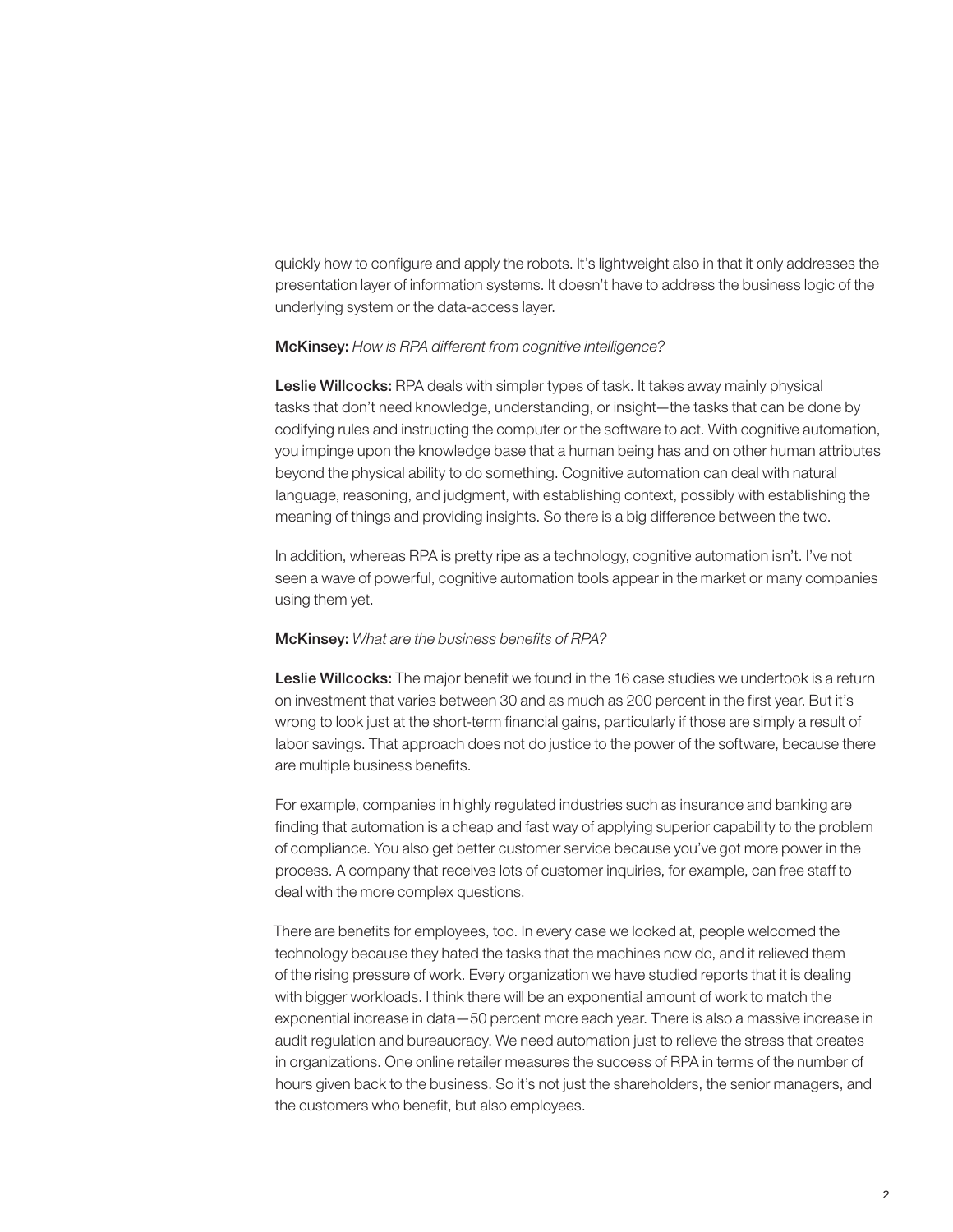### McKinsey: *Can you describe a process where you have seen RPA in action?*

Leslie Willcocks: In an insurer we studied, there was a particular process where it used to take two days to handle 500 premium advice notes. It now takes 30 minutes. It worked like this: a range of brokers would issue insurance policies for clients, and there was a central repository into which the policies had to go and a process that someone had to manage to get the premium advice note (i.e., notification/details of the business written for accounting purposes) from the broker into the repository, a system that tracks policies. A number of operations had to occur for that advice note to be fully populated with all the data, and the process operator might find that the data had not been completely filled out, perhaps because the advice note wasn't structured very well. So the data had to be structured to standardize it so that it could be a common document like all the other advice notes. And if any data was missing, that person might have had to go back to the broker, or add things from the systems of record in the back office. Then, once the note was complete and the process operator had signed off, it went into the repository.

Now a lot of that sort of work can be automated. But some of it requires human intervention, human reasoning, judgment. So an RPA engineer would look at that type of process and say, "Which bit can we automate?" The answer is, "Not everything"—it can't structure the data. There may at some stage be cognitive-automation technology that could structure the data, but RPA can't, so the human being has to structure the data at the front end and create a pro forma ideal advice note. Clearly, the RPA can't deal with exceptions either. The engineer has to intervene and look at the exceptions and create a rule to deal with them, so that gradually you educate and configure the RPA to do more and more work. Eventually it can do 90 or 95 percent of the work, and very few exceptions have to be dealt with by a human.

#### McKinsey: *What are the most important considerations for those wishing to adopt RPA?*

Leslie Willcocks: The most important consideration is strategy. You can use automation tactically for cost savings. But if you use RPA as a broader strategic tool, you get a lot more out of it. That's number one. Number two concerns the launch. You need to get the C-suite involved and appoint a really good project champion, and you have to pick the right process. It has to be stable, mature, optimized, rules-based, repetitive, and usually high volume. Start with a controlled experiment on a visible bottleneck or pain point.

The third consideration is change management—persuading the organization to change and adopt automation. It is a key issue from the outset. And the fourth is building a mature enterprise capability for RPA. Long-term users have built centers of excellence over time, usually within business operations, and developed skills and capabilities within that center.